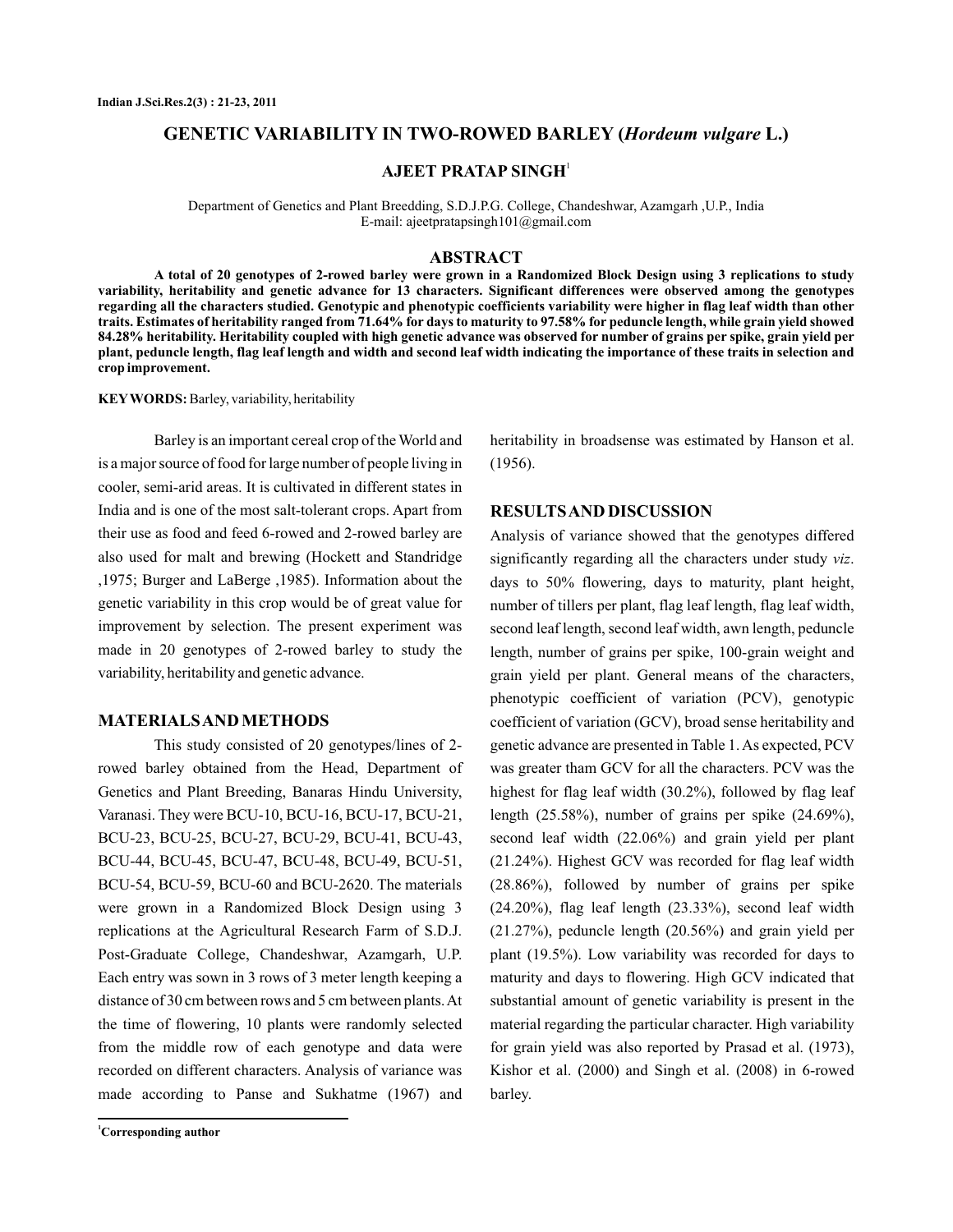Heritability is the proportion of genetic variance in phenotypic variance (total variance), expressed as percentage. In the present study heritability was high (above 70%) for all the characters. The highest estimate of heritability was observed for peduncle length (97.58%), followed by number of grains per spike (96.04%), plant height (95.65%), second leaf width (93.02%), flag leaf width (90.91%) and awn length (90.75%). Heritability estimate for grain yield was 84.28%. High heritability indicated that the characters were less influenced by the environment. In 6-row and 2-row crosses, Madic (1996) observed high heritability for grain weight per plant. Esparza-Martinez and Foster (1998) also obtained high heritability for grain yield in 2-rowed barley. High heritability for different characters in barley, was also reported by Vimal and Vishwakarma, (1998); El-Bawab, (2003) andWang et al. (2006).

Genetic advance expressed as percentage of mean was the highest for flag leaf width (56.67%), followed by number of grains per spike (48.86), flag leaf length (43.83%), second leaf leaf width (42.23), peduncle length (41.84%) and grain yield (36.87%). Other characters showed moderate genetic advance except days to maturity which had low genetic advance. Number of grains per spike, flag leaf length and width, second leaf length, peduncle length and grain yield per plant showed high heritability coupled with high genetic advance. Vimal and Vishwakarma (1998) observed high heritability along with high genetic advance for tillers per plant, length of spike, spikelets per spike and grain yield per plant in barley. Panse (1957) stated that high heritability coupled with high genetic advance indicates the additive gene effects while high heritability coupled with low genetic advance indicates the nonadditive gene effects for control of the particular character. The present study indicated that number of grains per spike, flag leaf length and width, second leaf length, peduncle length and grain yield per plant showing high heritability and high genetic advance are important characters to be considered for selection and improvement of the crop.

**Table 1: General mean, genotypic coefficient of variation (GCV), phenotypic coefficient of variation (PCV),** heritability and genetic advance in 2-rowed barley (*Hordeum vulgare* L.)

| S.N.           | <b>Characters</b>         | General mean      | (PCV)  | (GCV)  | Heritability | Genetic | Genetic<br>advance |
|----------------|---------------------------|-------------------|--------|--------|--------------|---------|--------------------|
|                |                           | $\pm$ S.E.        | $(\%)$ | $(\%)$ | $(\%)$       | advance | $(\%$ of mean)     |
| 1.             | Days to 50% flowering     | $72.62 \pm 1.23$  | 8.61   | 8.09   | 88.37        | 11.38   | 15.67              |
| 2.             | Days to maturity          | $100.98 \pm 0.79$ | 2.55   | 2.16   | 71.64        | 3.79    | 3.76               |
| 3 <sub>1</sub> | Plant height (cm)         | $71.04 \pm 0.96$  | 11.24  | 10.99  | 95.65        | 15.73   | 22.14              |
| 4.             | Tillers per plant         | $10.34 \pm 0.28$  | 12.12  | 11.18  | 85.05        | 2.20    | 21.23              |
| 5.             | Flag leaf length (cm)     | $10.83 \pm 0.65$  | 25.58  | 23.33  | 83.17        | 4.74    | 43.83              |
| 6.             | Flag leaf width (cm)      | $0.60 \pm 0.03$   | 30.27  | 28.86  | 90.91        | 0.34    | 56.67              |
| 7.             | Second leaf length (cm)   | $21.04 \pm 0.86$  | 16.25  | 14.62  | 80.93        | 5.70    | 27.10              |
| 8.             | Second leaf width (cm)    | $0.94 \pm 0.03$   | 22.06  | 21.27  | 93.02        | 0.39    | 42.23              |
| 9.             | Awn length (cm)           | $13.29 \pm 0.28$  | 12.40  | 11.81  | 90.75        | 3.08    | 23.17              |
| 10.            | Peduncle length (cm)      | $24.02 \pm 0.45$  | 20.81  | 20.56  | 97.58        | 10.05   | 41.84              |
| 11.            | Grains per spike          | $17.94 \pm 0.50$  | 24.69  | 24.20  | 96.04        | 8.76    | 48.86              |
| 12.            | 100-grain weight          | $4.58 \pm 0.17$   | 13.82  | 12.06  | 76.06        | 0.99    | 21.66              |
| 13.            | Grain yield per plant (g) | $5.43 \pm 0.26$   | 21.24  | 19.50  | 84.28        | 2.00    | 36.87              |
|                |                           |                   |        |        |              |         |                    |